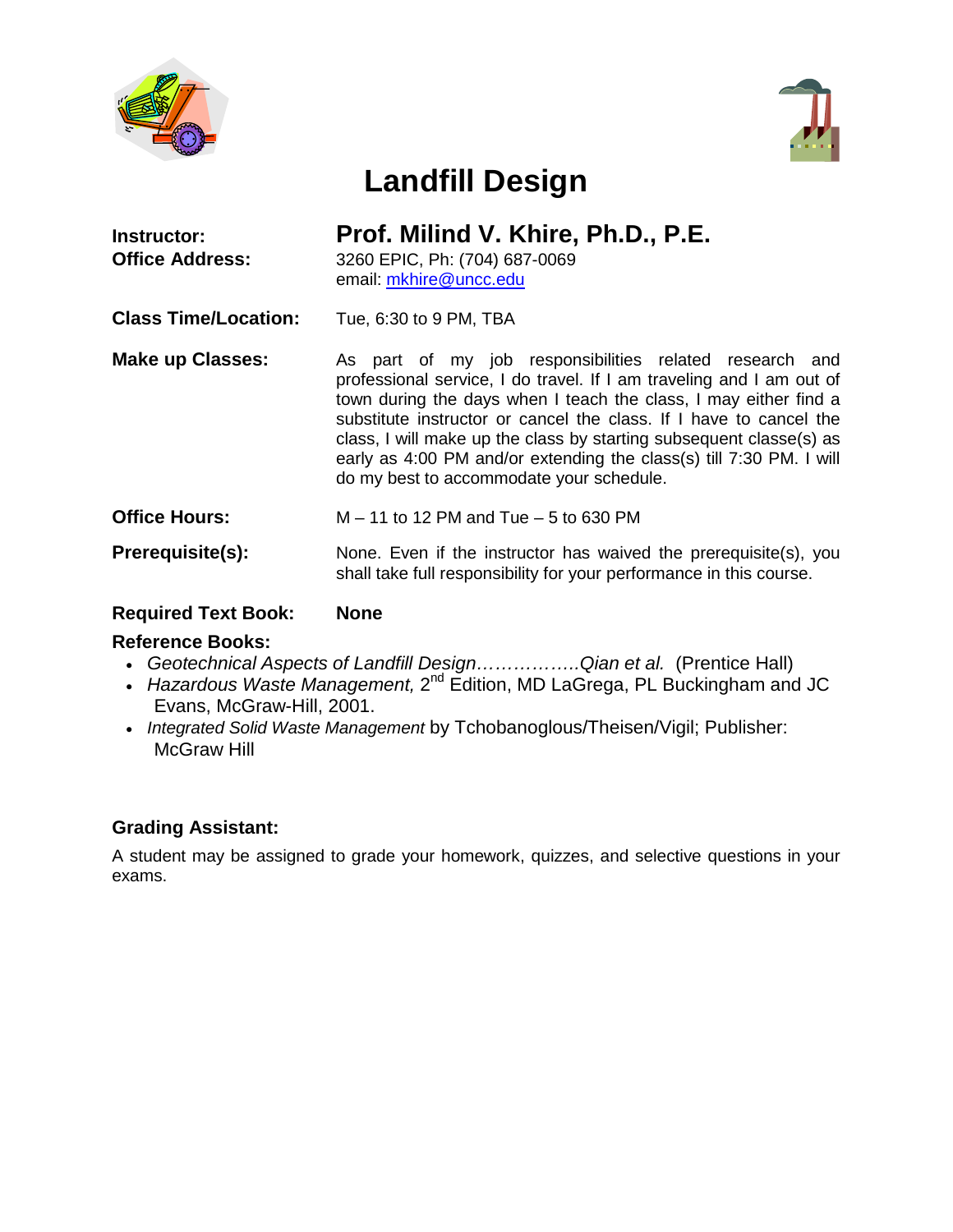### **Introduction:**

Geoenvironmental engineers routinely work on civil engineering projects having environmental implications. For example, geoenvironmental engineers often work on design, permitting, operation, and legal aspects of municipal solid waste landfills, hazardous waste landfills, agricultural waste, and investigation and cleanup of contaminated sites. This course will teach you basic and design-level geoenvironmental engineering concepts.

In this course, you will learn the fundamental principles and key technologies that are used to manage municipal, commercial, and industrial solid waste that is generated in the United States. Almost all waste on this planet is created by humans as we enjoy our lifestyle. Industrialization has contributed to significant increases in the annual waste generation volumes while recycling and reuse is partially offsetting that increase.

In order to manage the waste economically and to comply with environmental regulations, specialized training and experience is required. Civil, environmental, chemical, geological and agricultural engineers can benefit from this course.

# **Student Background:**

I assume and hope that the background and interest of students in this class will be quite diverse. Diverse backgrounds will add to the learning process – both yours and mine! I expect the students to have basic knowledge in environmental engineering and soil properties.

# **Objectives:**

It is a 3-credit course. I will attempt to meet the following course learning objectives (CLOs). However, it is possible that I will not be able to meet all CLOs.

- 1. Identify key sources, typical quantities generated, composition, and properties of solid and hazardous wastes;
- 2. Identify waste disposal or transformation techniques (landfills and incinerators);
- 3. Recognize the relevant state and federal regulations and public policy issues that apply for facilities used for disposal, and destruction of waste;
- 4. Understand siting and permitting process for landfills;
- 5. Design landfill lining system;
- 6. Design leachate collection system;
- 7. Design gas collection system;
- 8. Identify recycling and reuse options (e.g., composting, source separation, and re-use of fly ash, etc.);
- 9. Understand the economic factors that affect design of landfill components;
- 10. Function successfully as part of a 3-4 member team to conduct, analyze and report the solution to a technical project; and
- 11. Understand the importance of professional licensure (i.e., EIT and PE licenses) and how the subjects covered in this class relate to the professional licensure exams.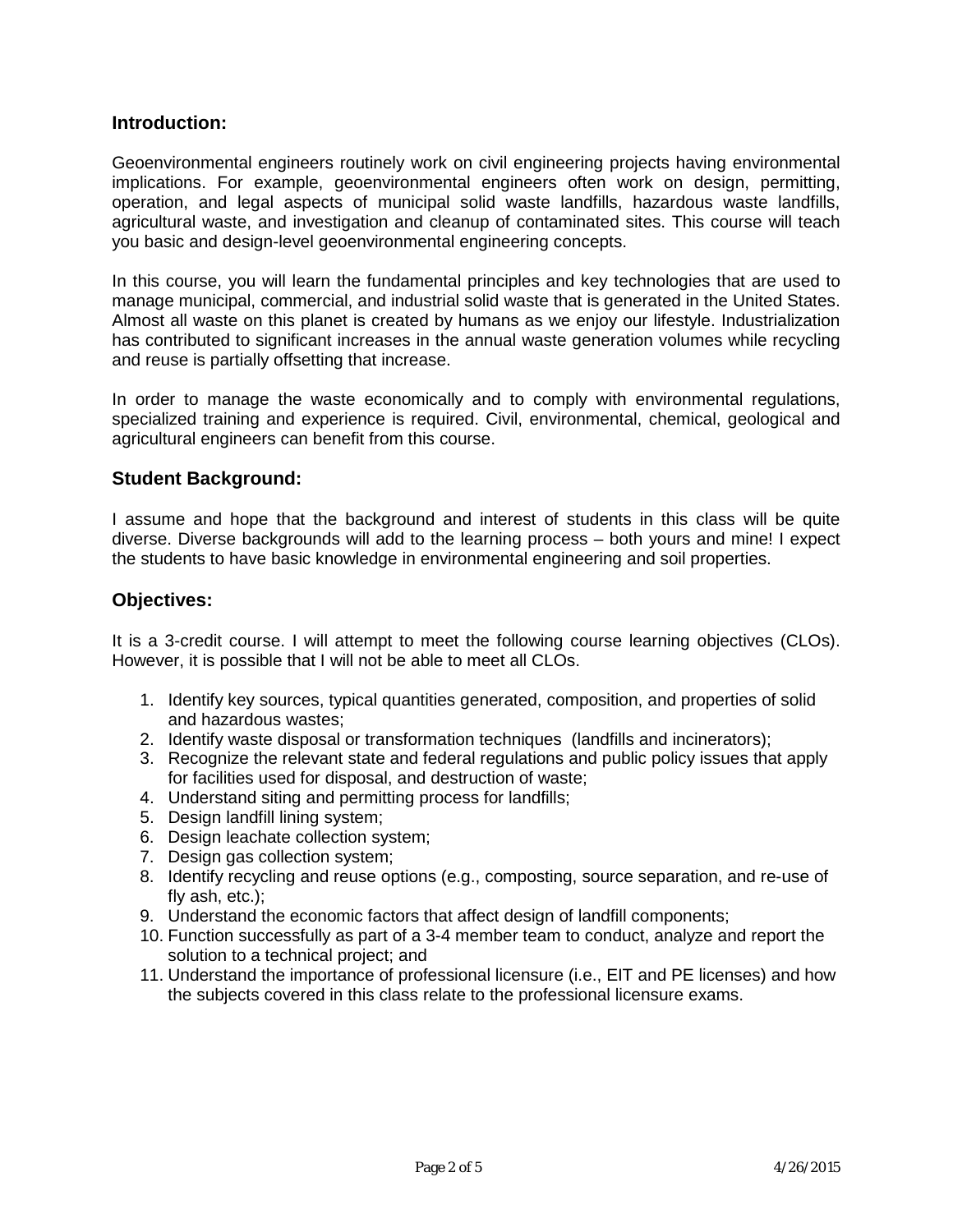# **Grading Criteria:**

- *Attendance & Participation (1%)*: Attendance will be randomly recorded. If you missed any class(s) on the days when the attendance is recorded, you will receive a reduced grade proportional to the number of missed classes.
- *Homework (12%)*. If not specified, homework will be due a week after it is handed out. Homework must be turned in during the class hour in the classroom on the due date. Late turned in homework will receive a zero grade. You are expected to turn in neat and organized homework. I also would like you to box or underline your summary answers so it is easier to spot them while grading. Any homework which is sloppy, difficult to read, or difficult to understand will receive a reduced grade.
- *Quizzes (12%)*. 5 to 8 in-lecture quizzes (5 to 20 min duration) will be given throughout the semester. These quizzes maybe given without any notice (spontaneously). Each quiz will include basic material covered in the class during the previous four weeks. Under no circumstances you will be allowed to make up any missed quizzes.
- *Exams (30%)*: Two exams (15% total grade per exam) will be given during the semester. Students should plan their schedules around these times. These dates will be confirmed up to 1 week prior to the exams. It is your responsibility to attend the class and record any schedule deviations. You can re-schedule the class exam times only by obtaining consent of the instructor at least 2 working days before the exam. If you are sick, you can re-schedule the exams only by providing a registered doctor's certificate within a week after the missed exam or when you attend the next class, whichever comes first.

*Project (20%)*: To be discussed after the 1<sup>st</sup> Exam.

*Final Exam (25%)*: A final exam worth 25% of the total grade will be given at the end of the semester. The final exam would cover the entire syllabus (comprehensive).

#### *Misc Rule:*

You must collect graded material during the class hours during the week it is handed out in the class. After that, you will need to stop by the instructor's office to pick up your graded material before the end of the semester. After that, I will assume that you have waived your right to access your graded material.

### *Grading Scale:*

| <b>Total Score</b> | <b>Grade Point</b> | <b>Total Score</b> | <b>Grade Point</b> |
|--------------------|--------------------|--------------------|--------------------|
| $\geq 90$          |                    | < 60               |                    |
| $≥ 80$ to < 90     | 3.0                |                    |                    |
| $≥ 70$ to < 80     |                    |                    |                    |
| $≥ 60$ to < 70     |                    |                    |                    |

- Notes: 1. I may translate the grading scheme by statistical curving (linear or non linear) to reflect the true class average.
	- 2. For all written graded assignments, you may or maynot receive partial credit for incorrect answer(s). For comprehensive problems, correct answers without supporting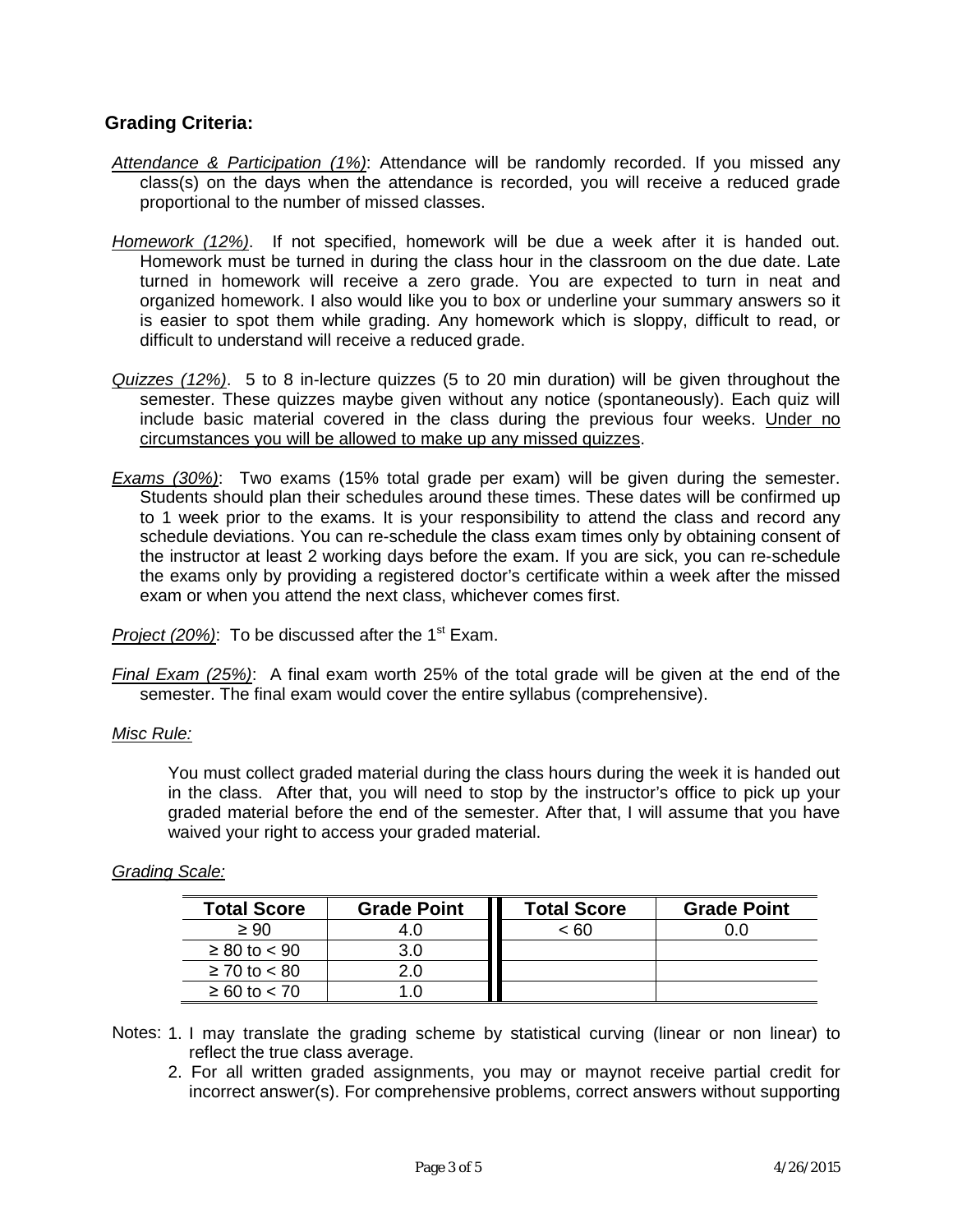steps/equations used to calculate the answer will not be given full credit. If partial credit is contested, the entire assignment will be regraded. In that case, your grade may go up, remain unchanged or go down.

3. The instructor reserves the right to make borderline decisions based on the student's motivation, attendance, and participation in the class, and the quality of work.

#### **Other Important Notes:**

*Missing Class to Participate in a Required Activity or Religious Observance:* To be excused from this class to participate in a required activity for another course, a university-sanctioned event, or a religious event, you must provide the instructor with advanced notice and, when applicable, a written authorization from the faculty member of the other course or from a university administrator.

#### **Amendments:**

If we together agree to make any changes to this syllabus including grading policies, we will note down the amendments in this section.

1.